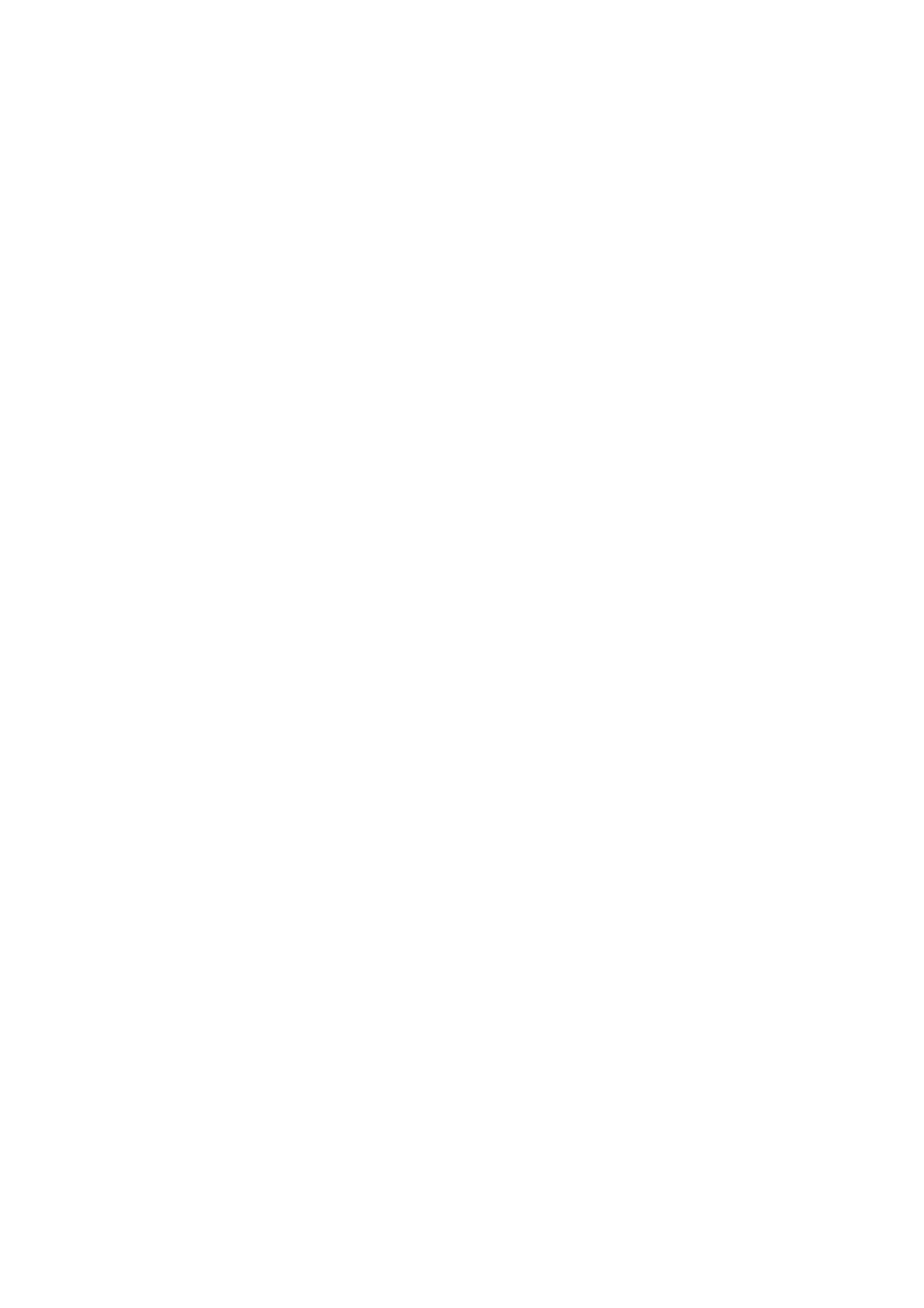## Contents

| 5 Productivity Commission to prepare and publish a cost-benefit |  |
|-----------------------------------------------------------------|--|
|                                                                 |  |

*i National Broadband Network Financial Transparency Bill 2010 No. , 2010*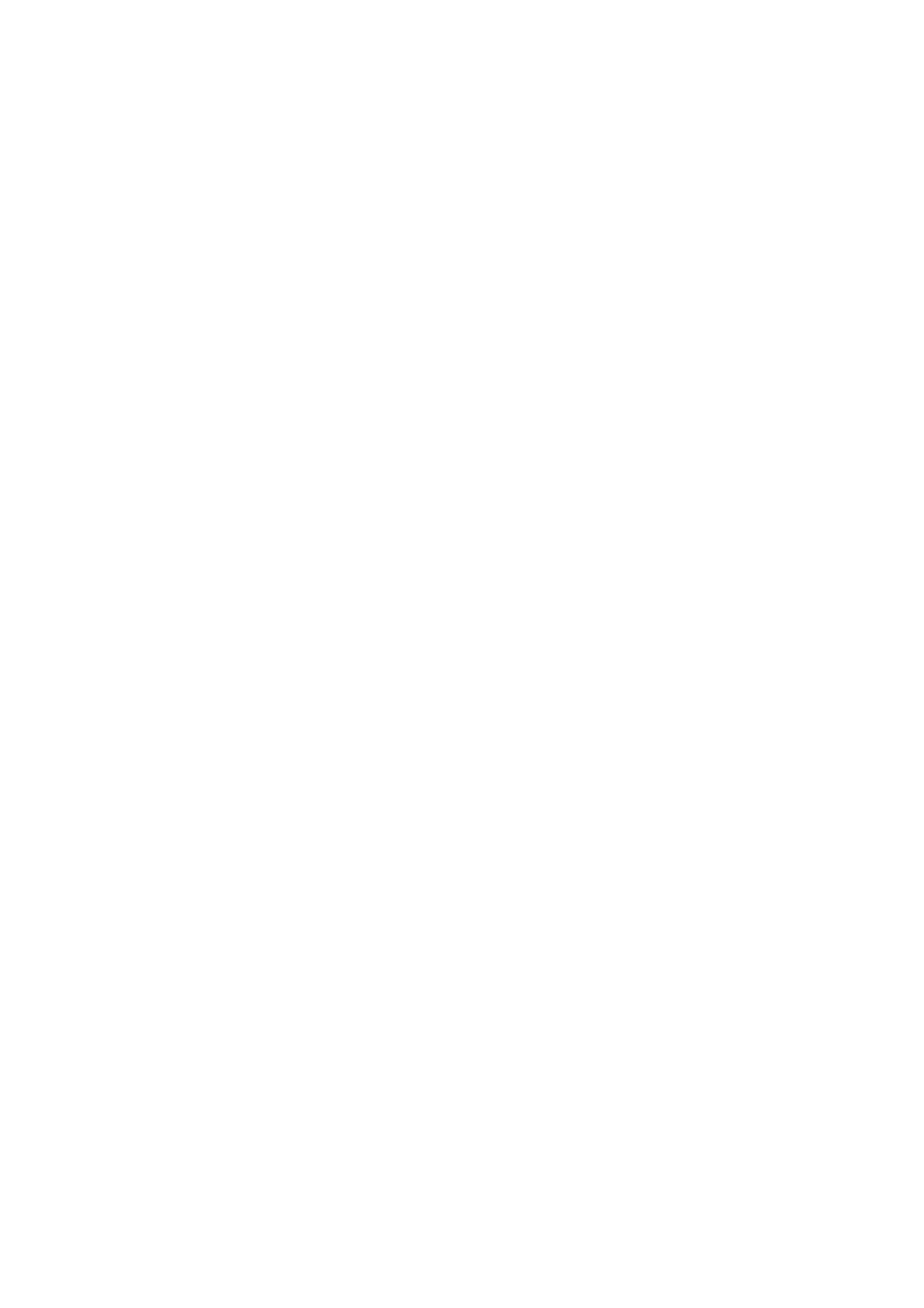### **A Bill for an Act to require the preparation and**

- **publication of a business case and a cost benefit**
- **analysis of the proposed National Broadband**
- **Network, and for related purposes**
- 5 The Parliament of Australia enacts: 7

#### **1 Short title**

9 This Act may be cited as the *National Broadband Network Financial Transparency Act 2010*.

*National Broadband Network Financial Transparency Bill 2010 No. , 2010 1*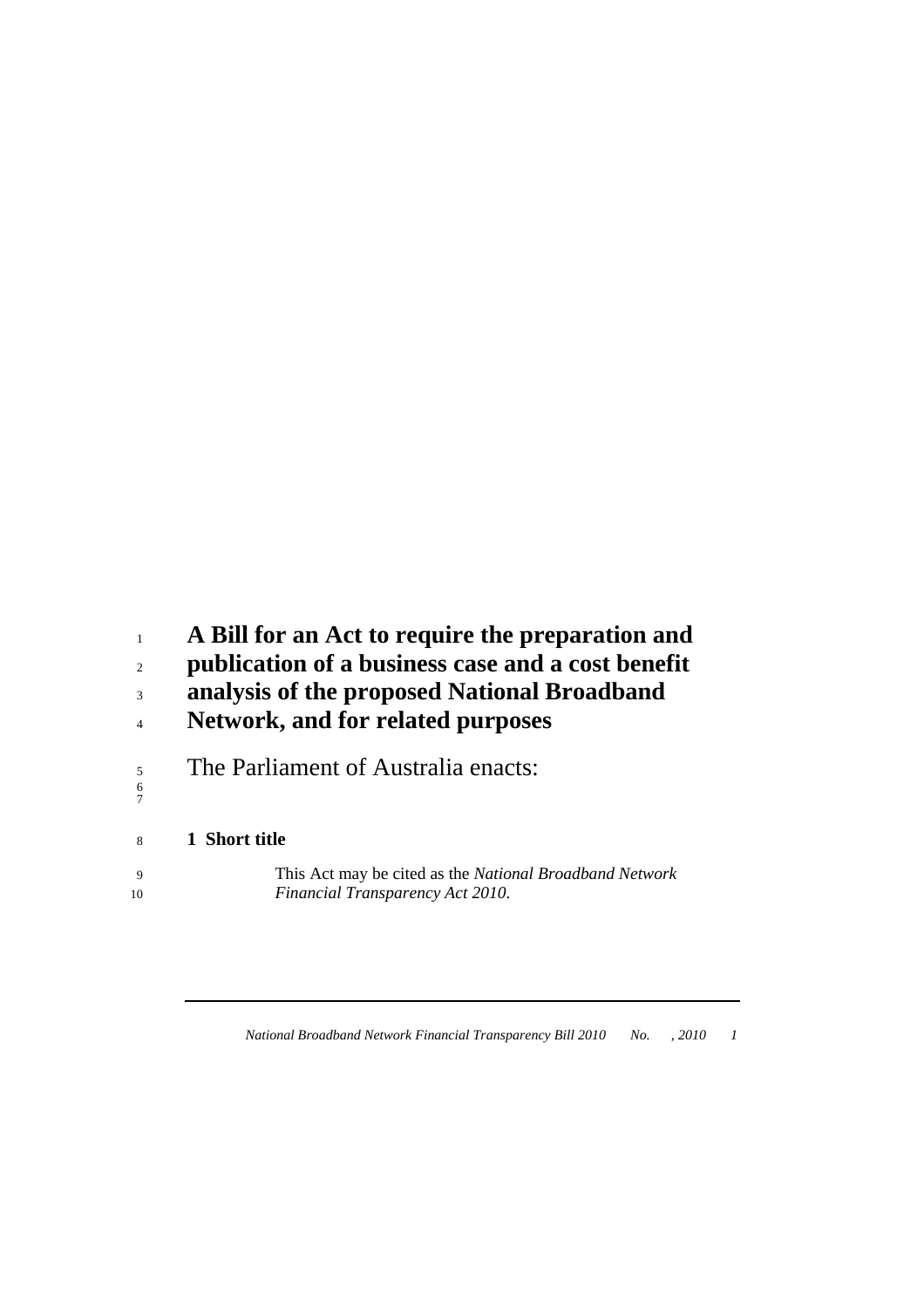| $\mathbf{1}$   | 2 Commencement                                                                                                                                                     |
|----------------|--------------------------------------------------------------------------------------------------------------------------------------------------------------------|
| 2              | This Act commences on the day after it receives the Royal Assent.                                                                                                  |
| 3              | <b>3 Definitions</b>                                                                                                                                               |
| 4              | In this Act:                                                                                                                                                       |
| 5<br>6         | <b>NBN</b> means the National Broadband Network to be implemented<br>by NBN Co.                                                                                    |
| 7              | <b>NBN Co</b> means the company known by that name.                                                                                                                |
| 8              | 4 NBN Co to prepare and publish a business case                                                                                                                    |
| 9<br>10        | (1) NBN Co must prepare a business case for the NBN and publish it<br>by 19 November 2010.                                                                         |
| 11<br>12<br>13 | (2) The business case must include detailed 10 year forecasts or<br>projections of the NBN's key financial and operational indicators,<br>including the following: |
| 14<br>15       | (a) annual costs, revenues, cash flows, capital expenditures,<br>EBITDA, depreciation, taxes, and net profit/loss;<br>(b) year-end balance sheets;                 |
| 16<br>17<br>18 | (c) all financing events and dividends or returns of capital;<br>(d) the numbers of:                                                                               |
| 19             | (i) premises passed by the NBN; and                                                                                                                                |
| 20<br>21       | (ii) residential and business subscribers for services<br>delivered over the NBN;                                                                                  |
| 22             | (e) average retail and wholesale revenues per user;                                                                                                                |
| 23             | (f) internal rates of return on invested capital.                                                                                                                  |
| 24<br>25       | 5 Productivity Commission to prepare and publish a cost-benefit<br>analysis                                                                                        |
| 26<br>27       | (1) The Productivity Commission must prepare a cost-benefit analysis<br>of the NBN proposal and publish it by 31 May 2011.                                         |
| 28             | (2) The cost-benefit analysis must include the following matters:                                                                                                  |
|                |                                                                                                                                                                    |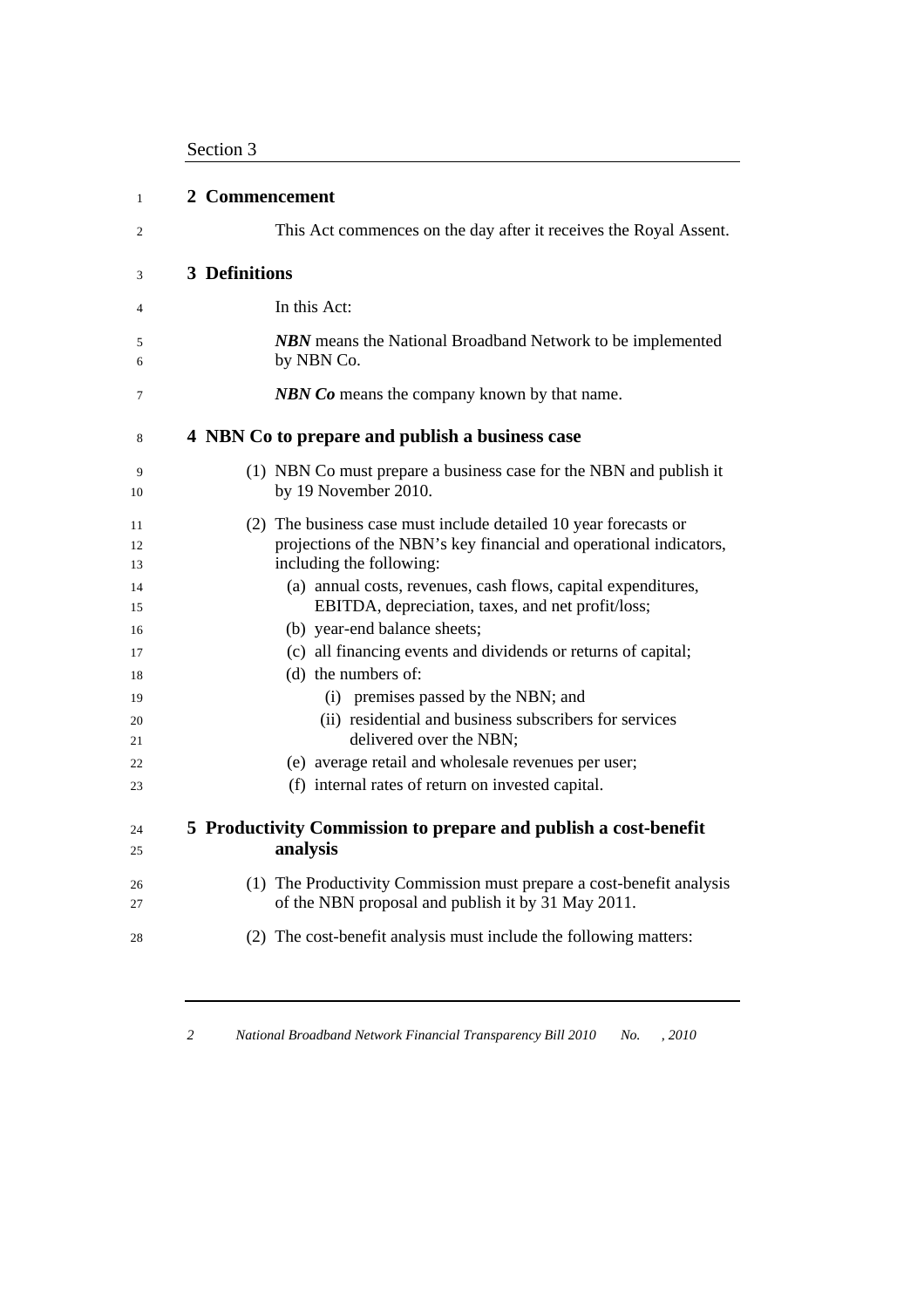| 1        | (a) an analysis of the availability of broadband services across                                                             |
|----------|------------------------------------------------------------------------------------------------------------------------------|
| 2        | Australia, identifying those suburbs and regions where                                                                       |
| 3        | current service is of a lesser standard or higher price than the                                                             |
| 4        | best services available in the capital cities;                                                                               |
| 5        | (b) a consideration of the different options by which broadband                                                              |
| 6        | services of particular speeds could be made available to all                                                                 |
| 7        | Australians (particularly those in regional and remote areas                                                                 |
| 8        | and those in underserved metropolitan areas) with an                                                                         |
| 9        | estimate of the likely timeframe and cost of each option;                                                                    |
| 10       | (c) a consideration of the economy-wide benefits likely to flow                                                              |
| 11       | from enhanced broadband services around Australia, the                                                                       |
| 12       | applications likely to be used on such services, and in                                                                      |
| 13       | particular a consideration of the different scale of such                                                                    |
| 14       | benefits depending on the broadband speed available;                                                                         |
| 15       | (d) a full and transparent costing of the proposed NBN project,                                                              |
| 16       | including any financial and economic projections, models,                                                                    |
| 17       | assumption and sensitivity calculations underpinning the                                                                     |
| 18       | estimates;                                                                                                                   |
| 19       | (e) an examination of reasonable commercial rates of return and                                                              |
| 20       | cash flows for NBN Co, taking into account NBN Co's costs                                                                    |
| 21       | of equity and debt and the risk profile of both NBN Co and<br>the market in which it operates;                               |
| 22       |                                                                                                                              |
| 23       | (f) a consideration of what the likely realisable value of NBN Co                                                            |
| 24       | would be if it were to be privatised after five years, as<br>currently contemplated in the legislation;                      |
| 25       |                                                                                                                              |
| 26       | (g) an examination of the design, construction and operating<br>arrangements of the proposed NBN project, so that direct and |
| 27<br>28 | indirect outcomes from its construction and operation can be                                                                 |
| 29       | identified and evaluated;                                                                                                    |
| 30       | (h) an analysis of the effects of the proposed NBN on                                                                        |
| 31       | competition in the Australian fixed-line broadband market,                                                                   |
| 32       | including its effects on the scope for competition among                                                                     |
| 33       | different technologies for fixed-line broadband provision.                                                                   |
|          |                                                                                                                              |
| 34       | (3) The Productivity Commission Act 1998 applies in relation to the                                                          |
| 35       | requirement in subsection (1) as if:                                                                                         |
| 36       | (a) the requirement were a matter referred to the Productivity                                                               |
| 37       | Commission for an inquiry by the Minister administering that                                                                 |
| 38       | Act; and                                                                                                                     |
|          |                                                                                                                              |